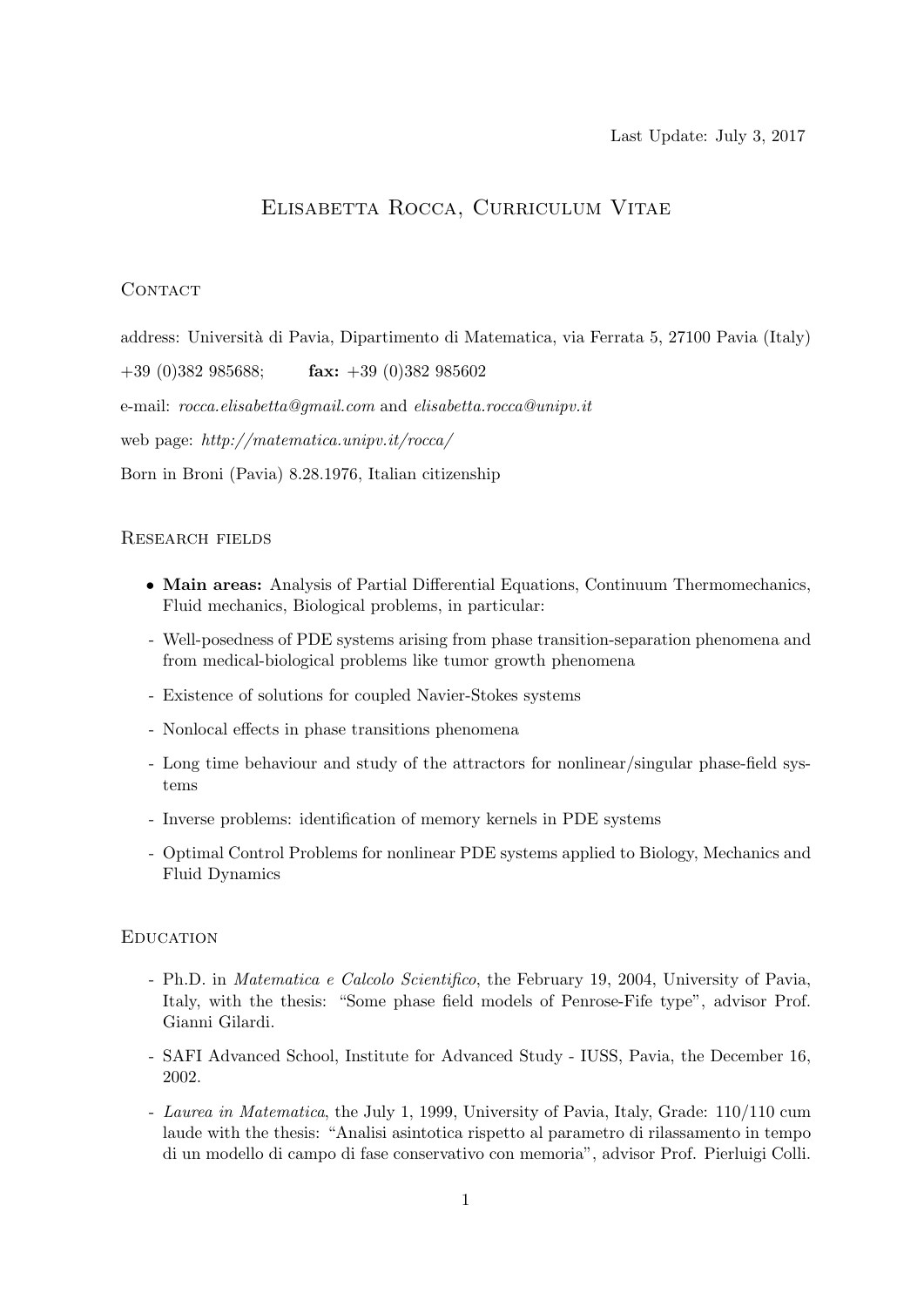**POSITIONS** 

- March 2016 present: Associate Professor at the Department of Mathematics of the University of Pavia, Italy.
- November 2012 present: Research associate at the IMATI CNR, Pavia, Italy.
- October 2013 February 29, 2016: Head of research group Entropy Formulation of Evolutionary Phase Transitions at the Weierstrass Institute for Applied Analysis and Stochastics, Berlin, Germany.
- November 2010 February 29, 2016: Associate Professor at the Department of Mathematics of the University of Milan, Italy, on leave since October 1st, 2013.
- January 2004 October 2010: Researcher (permanent) at the Department of Mathematics of the University of Milan, Italy.
- June December 2003: postdoc position (assegno di ricerca) University of Pavia, Italy, under the supervision of Prof. Gianni Gilardi.

HONORS AND AWARDS

- Invited speaker at the 7th European Congress of Mathematics, Berlin, July 18 22, 2016.
- Qualified as Full Professor at the National Scientific Qualification in Italy (Professore Ordinario) (Validity: 30/12/2013 – 14/11/2020).
- Junior ISIMM Price 2014, from the International Society for the Interaction of Mechanics and Mathematics (ISIMM) on November 12, 2013.
- Principal Investigator of the Project ERC Starting Independent Research Grant 2010 "Entropy formulation of evolutionary phase transitions - EntroPhase", April 1st 2011 – present. Funded for  $\in$  659.784,88.
- Junior researcher at the Necas Center for Mathematical Modelling From October 22, 2007 till November 22, 2007 - Prague, Czech Republic.
- SAFI IUSS prices in 2001 and 2002.
- "Luigi Berzolari" price for the best Thesis in Mathematics of at the University of Pavia of September 1998 - August 1999.

Visit and Research Experiences

For periods going from one to four weeks

- 2016: Erwin Schroedinger International Institute ESI, Vienna (Austria).
- 2015: Durham University (UK).
- 2013: Fudan University, Shanghai, (China).
- 2012: Mathematical Department of the University of Bath (UK).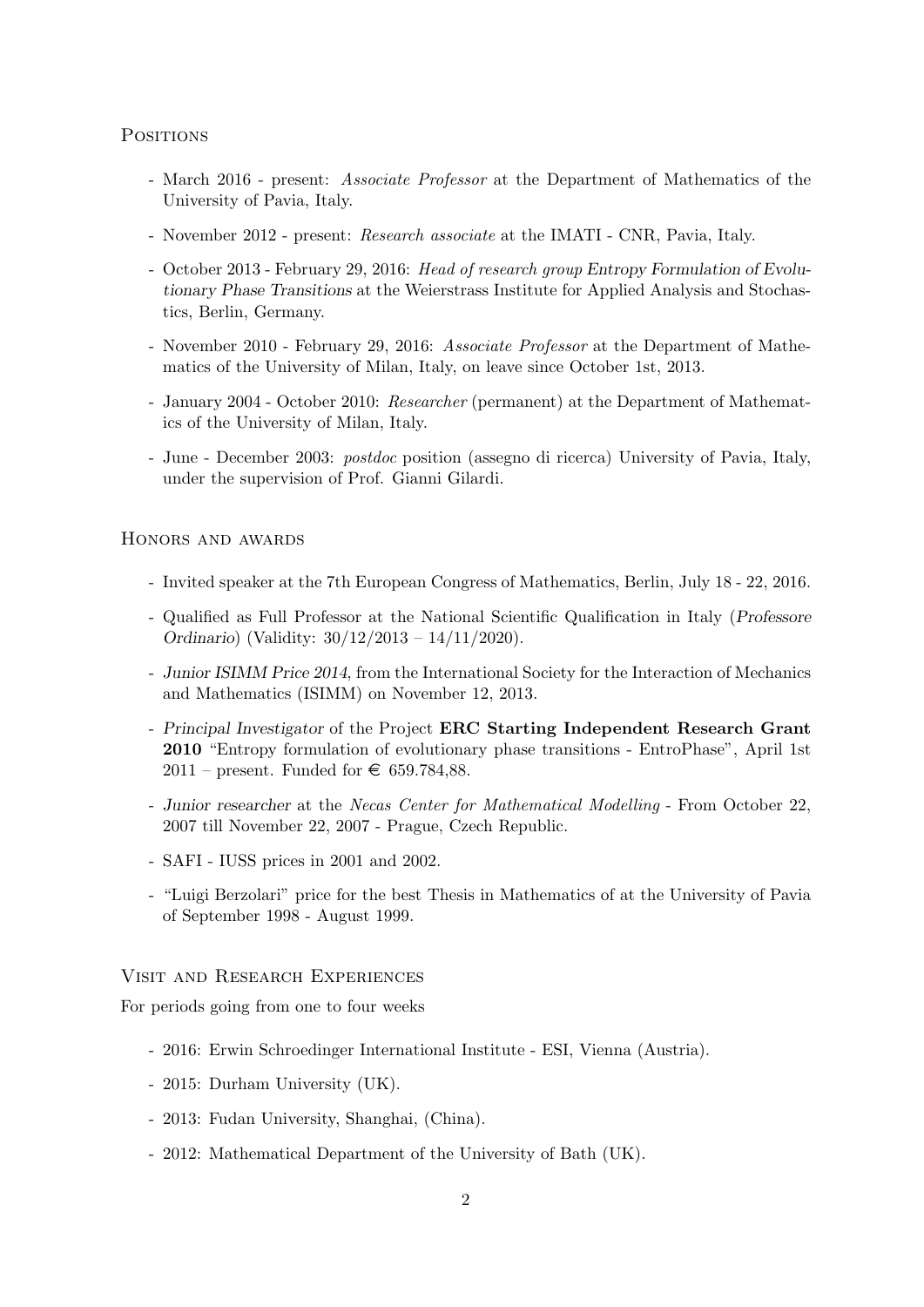- 2008-09: Mathematical Institute of the Academy of Sciences, Prague (Czech Republic).
- 2007: Junior researcher at the Necas Center for Mathematical Modelling, Prague (Czech Republic).
- From 2004 to 2017: at the "Wierstrass Institute for Applied Mathematics and Stochastics" - WIAS, Berlin (Germany).
- 2003: "Laboratoire Central des Ponts et Chausseés", Paris (France).

## Coordination and participation to research Projects

- $\Diamond$  Principal Investigator of the Project ERC Starting Independent Research Grant 2010 "Entropy formulation of evolutionary phase transitions - EntroPhase", April 1st 2011– Funded for  $\epsilon$  659.784,88, with three PostDocs hired on the Project.
- $\Diamond$  Scientific Coordinator of the Fondazione Cariplo-Regione Lombardia project MEGAs-TAR "Matematica d'Eccellenza in biologia ed ingegneria come accelleratore di una nuona strateGia per l'ATtRattività dell'ateneo pavese", October 2016– Funded for  $\epsilon$  200.000.
- $\circ$  Coordinator of the Italian Project Gnampa 2010 Analisi di modelli ad interfaccia diffusa di fluidi interagenti.
- Coordinator of the Italian Project Pur 09 Analisi matematica e stocastica di modelli applicativi, at the l'Universit`a degli Studi di Milano.
- Participant to the Romanian-Italian project: "Equazioni alle derivate parziali (EDP) non lineari con applicazioni a modelli di crescita delle cellule, chemotassi e transizione di fase" funded two times: for three years: 2017-20 and for three years: 2014-16 from CNR and RA.
- Participant to the Italian Project Prin 08 Problemi inversi per equazioni di evoluzione, coordinated by Giovanni Alessandrini.
- Participant to the Italian Project Gnampa 2009 Analisi matematica di formulazioni energetiche ed entropiche per problemi non-smooth in termomeccanica, coordinated by Elena Bonetti.
- $\bullet$  Participant to the Project 2008 Modelli matematici in scienza dei materiali Modèles mathématiques en science des matériaux, in the framework of the Program Galileo of scientific cooperation Italia-Francia, coordinated by Giulio Schimperna (coordinator of the french part: Alain Miranville, University of Poitiers).
- Participant to the Italian Project Gnampa 2008 Equazioni di evoluzione nelle scienze dei materiali come sistemi dinamici infinito-dimensionali, coordinated by Giulio Schimperna.
- Participant to the Italian Project Prin 04 "Problemi di identificazione per equazioni e sistemi di evoluzione differenziali ed integrodifferenziali, lineari e non lineari ", coordinated by Giovanni Alessandrini.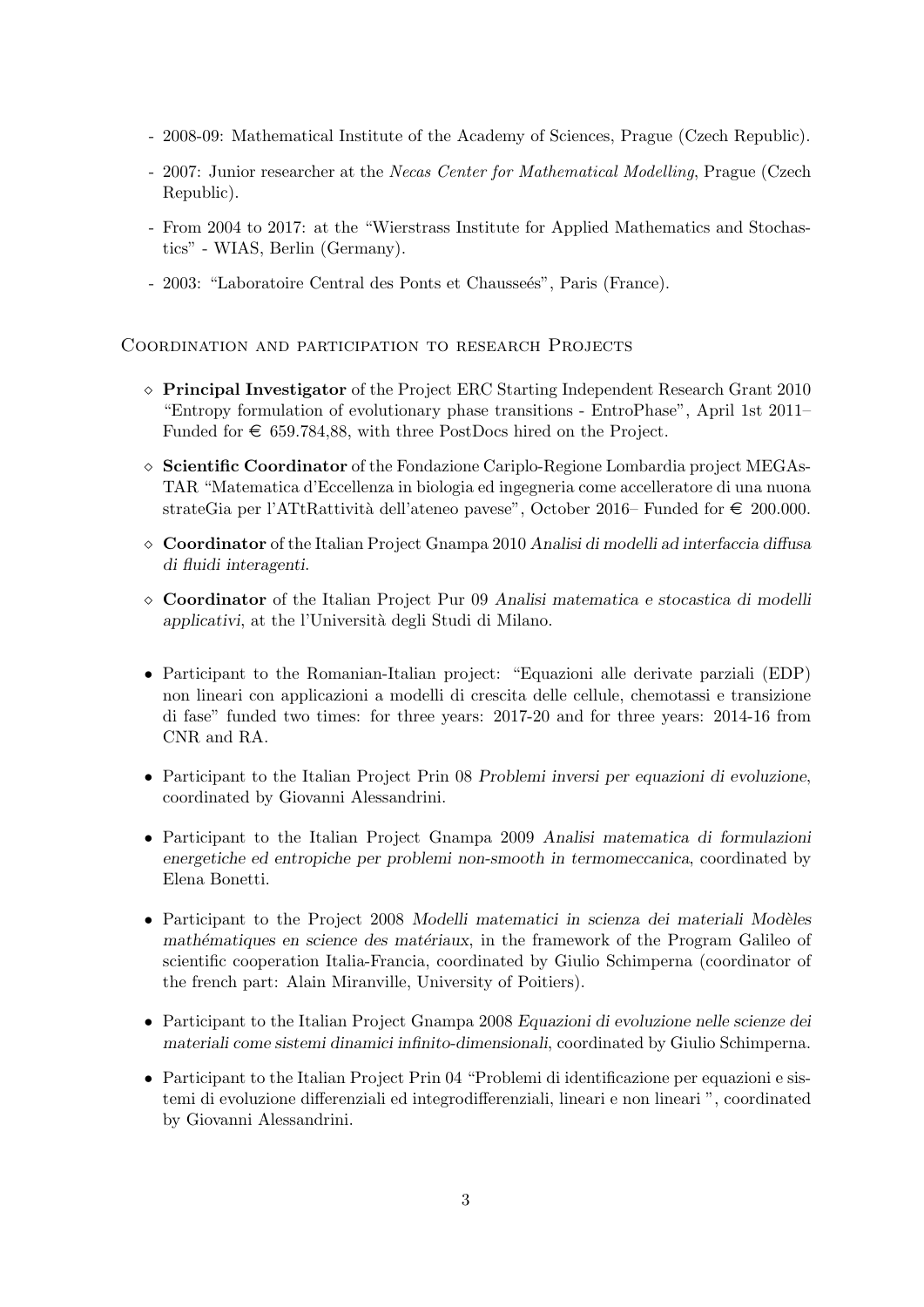#### Organizing Experiences

Co-organizer of the events:

- 1. Workshop: "Analysis of Boundary Value Problems for PDEs. An afternoon in honor of Gianni Gilardi on the occasion of his 70th birthday", Pavia, February 20, 2017.
- 2. "Special Afternoon on Diffuse Interface Models and Related Problems", IMATI-CNR, Pavia, February 7, 2017.
- 3. INDAM-ISIMM Workshop Trends on Applications of Mathematics to Mechanics, Rome, September 5-9, 2016.
- 4. Special Session "Control and Asymptotics of Nonlinear PDE Dynamics" of the "First Joint Meeting Brazil-Italy in Mathematics", Rio de Janeiro, August 29-September 2, 2016.
- 5. Indam Meeting OCERTO 2016 Optimal Control for Evolutionary PDEs and Related Topics, Palazzone, Cortona - Italy, June 20-24, 2016.
- 6. ERC Workshop MoMatFlu Modeling materials and fluids using variational methods, WIAS - Berlin, February 22-26, 2016.
- 7. Perspectives in Applied PDEs: a day in Pavia, February 9, 2016.
- 8. Workshop PDE2015 Theory and Applications of Partial Differential Equations, WIAS - Berlin, November 30-December 4, 2015.
- 9. CIME Course on "Mathematical Thermodynamics of complex fluids", Cetraro Italy, June 29-July 3, 2015.
- 10. Indam-ERC Workshop "Special materials in complex systems", INDAM, Rome May 18-22, 2015.
- 11. Special Session Applied analysis of the GAMM 86th Annual Scientific Conference, Lecce, March 23-27, 2015.
- 12. Special Session "Variational energy and entropy approaches in non-smooth thermomechanics" of the 10th-AIMS Conference on Dynamical Systems, Differential Equations and Applications, Madrid, July 07–11, 2014.
- 13. RIPE60 Rate Independent Processes and Evolution Workshop on the occasion of Pavel Krejci 60th birthday, Mathematical Institute of the Czech Academy of Sciences, Prague, June 24–26, 2014.
- 14. International Conference: "Two Days Workshop on LC-flows", IMATI, CNR, Pavia, March 24-25, 2014.
- 15. CIRM-ERC Workshop "DIMO-2013" Diffuse Interface Models, Levico Terme Italy, September 10-13, 2013.
- 16. Minisymposium MS13: Coupled Variants of the Cahn-Hilliard Equation of the Equadiff Conference, 2013, Prague, August 25-31, 2013.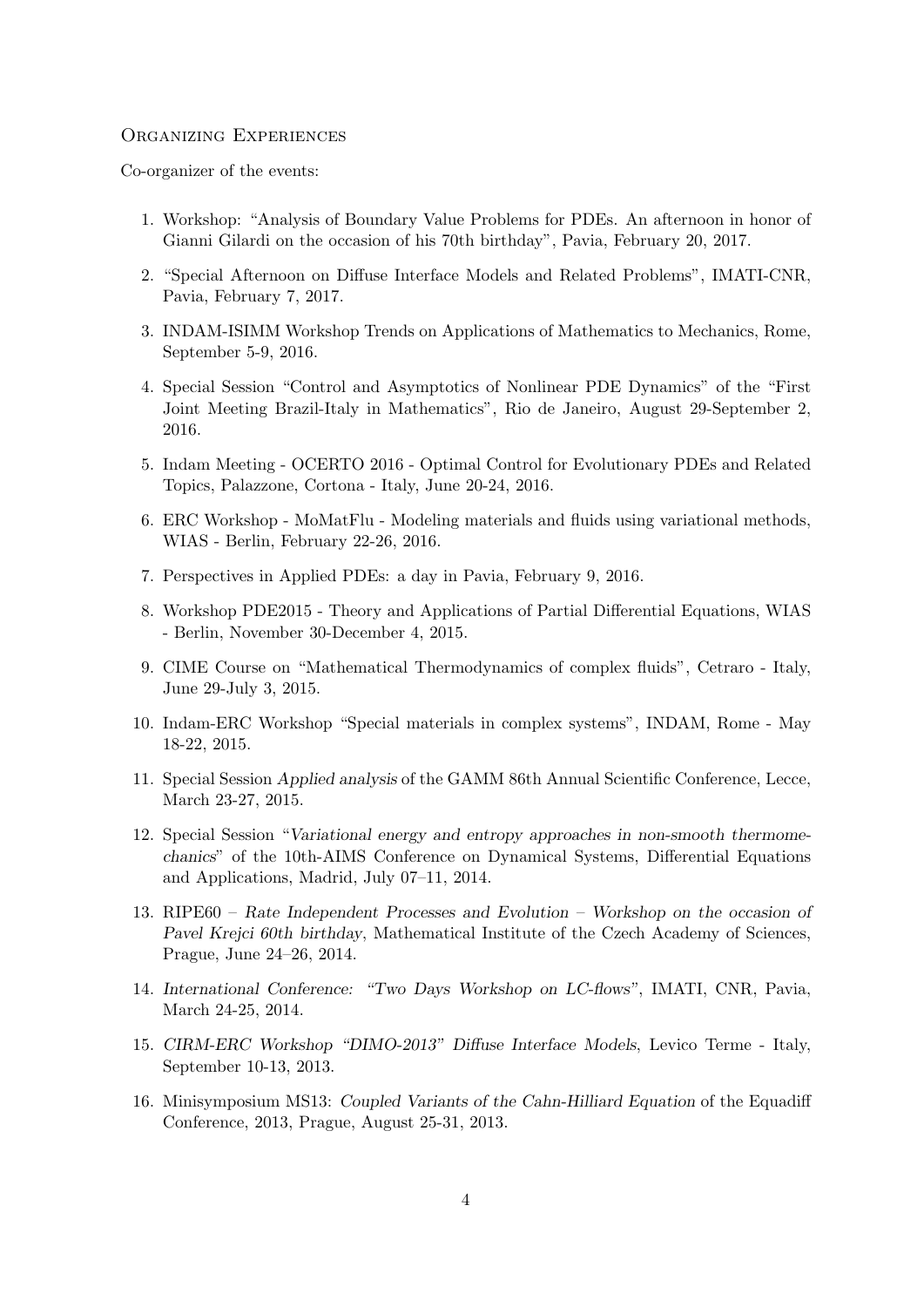- 17. International School on "Recent advances in partial differential equations and applications", Universit`a degli Studi di Milano, Milan, June 17-22, 2013.
- 18. Spring School on "Rate-independent evolutions and hysteresis modelling", Università degli Studi di Milano, Milan, May 27-31, 2013.
- 19. Workshop PDEs for multiphase advanced materials ADMAT2012, Cortona Italy, September 17-21, 2012.
- 20. Workshop INDI2011 Interfaces and discontinuities in Solids, Liquids and Crystals, Gargnano - Italy, June 20-23, 2011.
- 21. Meeting on Direct, Inverse and Control Problems for PDE's (DICOP), Cortona Italy, September 22-26, 2008.
- 22. Workshop Direct, Inverse and Control Problems for PDE's (DICOP), Rome, June 25-28, 2007.
- 23. Workshop "Inverse and Control Problems for PDE's (ICOP)", Rome, March 13-16, 2006.
- 24. Meeting on "Inverse and Direct Problems", Cortona, Italy, June 20-24, 2005.

Theses supervision, Post-Docs supervision, and PhD programmes

- Coordinator of three Master Thesis in Mathematics at the University of Milan:
	- 2010. Manuela Girotti. Title: "Time relaxation of a phase-field model with entropy balance". Mark: 110/110 and honors. Presently: Post-doctoral Fellow at Colorado State University.
	- 2011. Luisa Marini. Title: "Buona positura e comportamento per tempi lunghi di unequazione di Allen-Cahn iperbolica con condizione al bordo dinamica". Mark: 110/110.
	- 2014. Stefano Melchionna. Title: "L'equazione di Cahn-Hilliard nonlocale con reazione: esistenza, unicità e regolarità". Mark:  $110/110$  and honors. Presently: PhD student at the University of Vienna.

and of two Degree Theses (in a.y. 2008/2009) at the University of Milan.

- $\Diamond$  Supervisor of three post-docs from 2011 till now: Michela Eleuteri 2012/2013 (presently Researcher (type B) at the University of Modena), Sergio Frigeri 2011/2015, Riccardo Scala May 2015-August 2016 (prersently post-doc at the University of Lisboa).
- $\diamond$  Member of the BMS (Berlin Mathematical School) in Berlin since 2014.
- $\Diamond$  Member of the PhD programme in Mathematics of the University of Milan since 2010.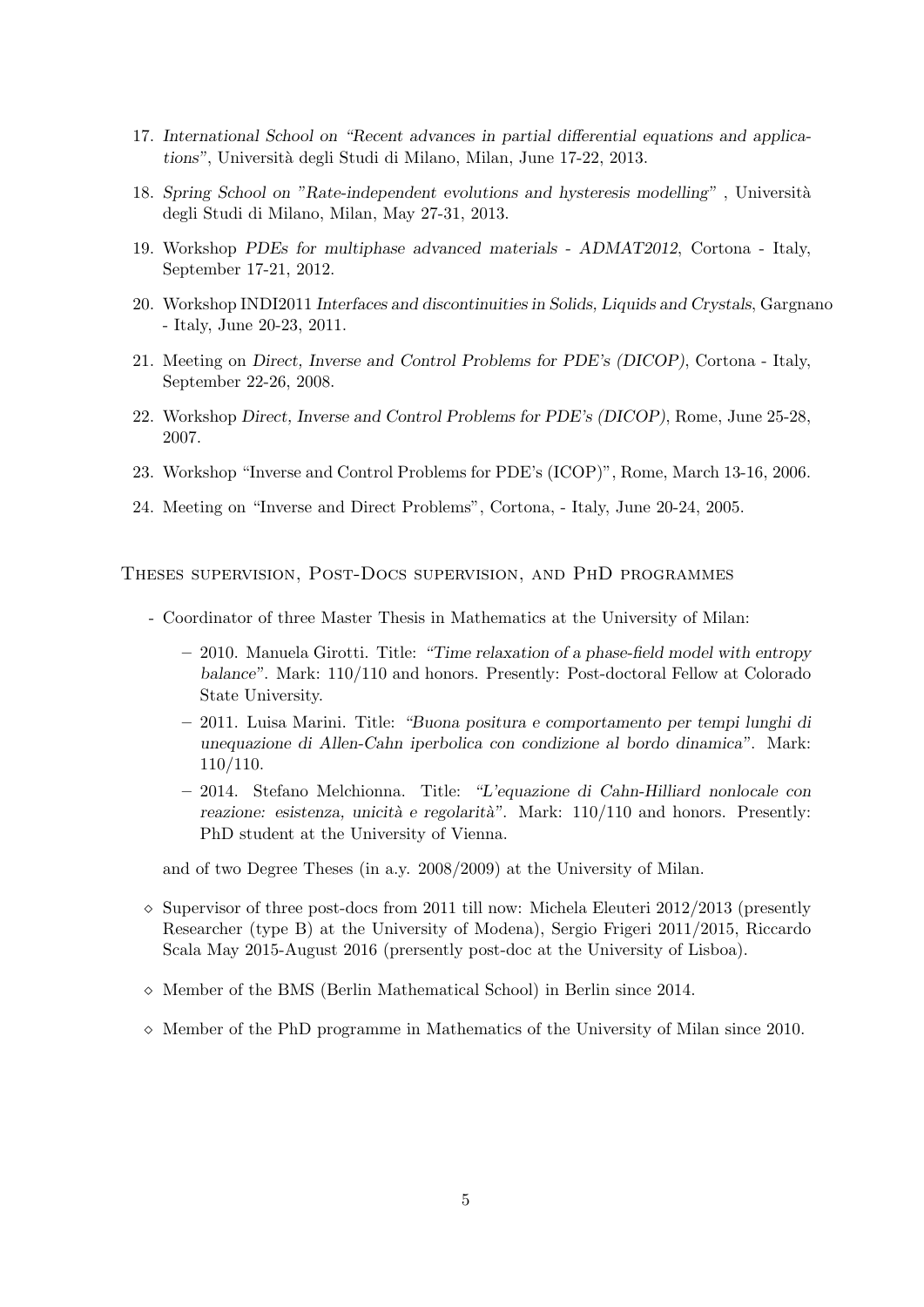Institutional responsabilities, membership of Scientific Societies and COMMISSIONS OF TRUST

- $\Diamond$  Member of the Executive Committee of ISIMM The International Society for the Interaction of Mechanics and Mathematics.
- $\diamond$  Member of the Scientific Societies: GAMM, ISIMM, SIMAI, Gnampa of INDAM, UMI – Unione matematica italiana.
- $\Diamond$  2017 Member of the Scientific Commission of "INROAd": a commission encouraging new applications for ERC and Horizon call at the University of Pavia.
- $\Diamond$  2004 2016 Faculty member of the University of Milan.
- $\sim$  2014 Member of the Scientific Board of the BMS (Berlin Mathematical School), Berlin.
- $\delta \approx 2010$  Member of the PhD Board of the Mathematical Department, University of Milan.
- 2011–2013 co-Organizer of the "Seminari di Dipartimento" and Member of the "Giunta di Dipartimento" (2012) at the Mathematical Department of the University of Milan.
- $\delta$  2014– Reviewer/Evaluator for the Italin Funds: "Futuro in Ricerca" and SIR and for the CONICYT - Chilean Commission for Scientific and Technological Research.

#### Editorial and Referee experiences

- $\Diamond$  **Editor** of four special volumes of the international journals Discrete Contin. Dyn. Syst. Ser. S (2011, 2013, 2015), Discrete Contin. Dyn. Syst. (2015).
- $\Diamond$  **Reviewer/Evaluator** for the Italin Funds: "Futuro in Ricerca" and SIR and for the CONICYT - Chilean Commission for Scientific and Technological Research.
- $\Diamond$  Refereee (among the others) for the Journals: Advances in Differential Equations, Advances in Mathematical Sciences and Applications, Advances in Nonlinar Analysis, Annali di Matematica Pura ed Applicata, Banach Center Publications, Communications on Pure and Applied Analysis, Differential and Integral Equations, Discrete and Continuous Dynamical Systems, International Journal of Differential Equations, Journal of Differential Equations, Journal of Evolution Equations, Mathematical Methods in the Applied Science, Mathematical Modelling and Numerical Analysis, Nonlinear Analysis: Modelling and Control, Nonlinear Analysis Series A: Theory, Methods & Applications, SIAM Journal on Control and Optimization, SIAM Journal on Mathematical Analysis, Zeitschrift fuer Angewandte Mathematik und Physik, Reviewer for Mathematical Reviews

### Invited Seminars

- 1. May 4, 2017: Optimal Control in Diffuse Interface Models of Tumor Growth, WIAS, Berlin, Germany.
- 2. January 25, 2017: ERC Candidate@Unipv: esperienze a confronto e progettazione futura, Pavia.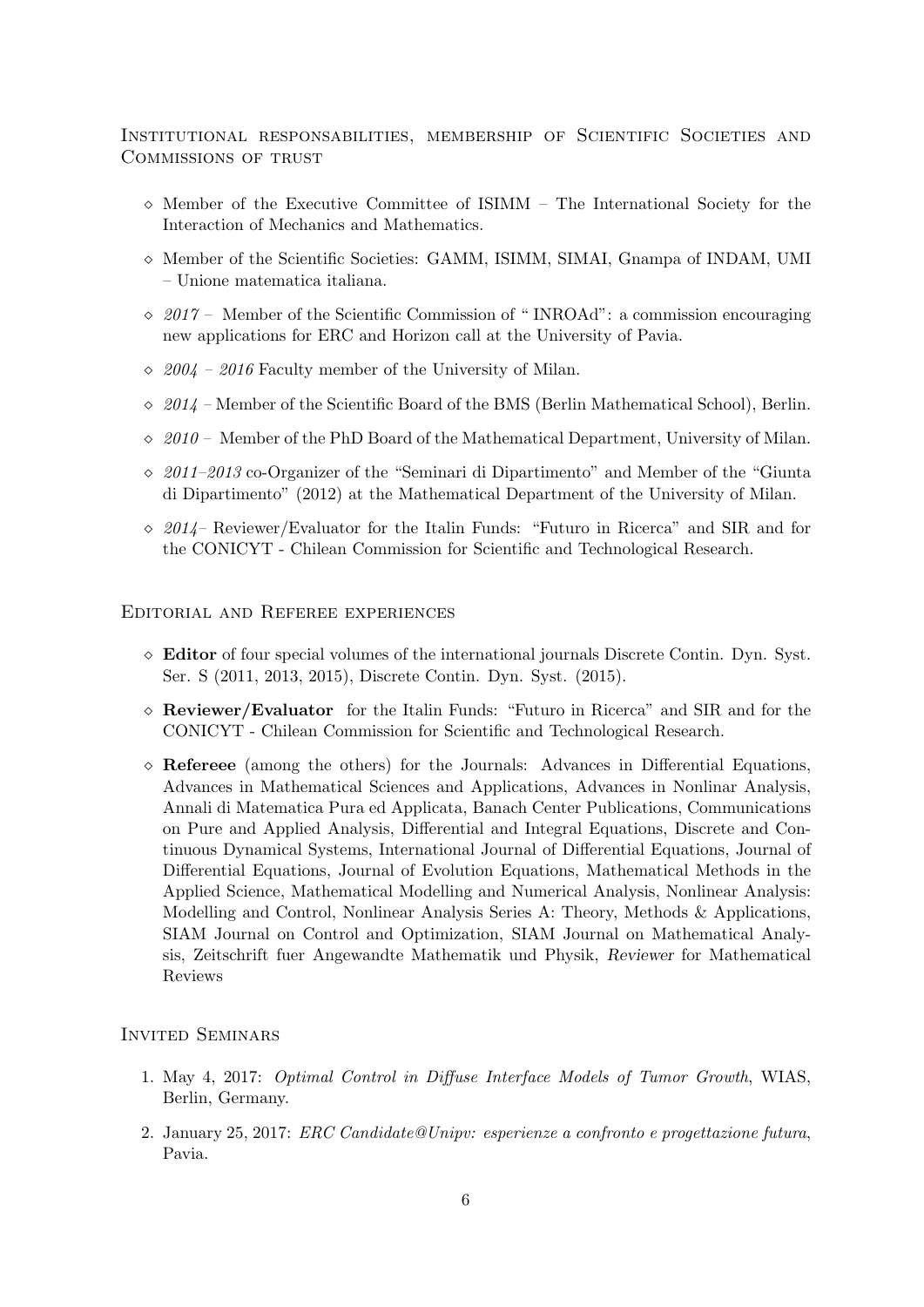- 3. October 27, 2015: Existence of weak solutions and asymptotics for some diffuse interface models of tumor growth, WIAS, Berlin.
- 4. March 13, 2015: Optimal control of a nonlocal convective Cahn-Hilliard equation by the velocity, Durham University, UK.
- 5. January 27, 2014: Entropic solutions for systems of PDEs arising in complex fluids dynamics, WIAS Colloquium, WIAS, Berlin.
- 6. January 30, 2013: Weak formulation of a nonlinear PDE system arising from models of phase transitions and damage, University of Milano Bicocca, Italy.
- 7. December 4, 2012: Weak solutions for a degenerating PDE system for phase transitions and damage, University of Bath, UK.
- 8. May 15, 2012: Recent results on the evolution of liquid crystals flows, WIAS, Berlin.
- 9. February 8, 2011: On a quasilinear multi-phase system with nonconstant specific heat and heat conductivity, WIAS, Berlin.
- 10. November 16, 2010: On a non-isothermal model for nematic liquid crystals, WIAS, Berlin.
- 11. October 27, 2010: A diffuse interface model for two phase compressible fluids, al "Langenbach-Seminar", WIAS, Berlin.
- 12. November 4, 2008: Degenerating PDEs for phase transitions in thermoviscoelastic materials, WIAS, Berlin.
- 13. August 29, 2007: Analysis of a nonlinear degenerating PDE system for phase transitions in thermoviscoelastic materials, WIAS, Berlin.
- 14. October 25, 2006: A dual formulation for a class of phase-field systems: existence and long-time behaviour of solutions at the "Langenbach-Seminar", WIAS, Berlin.
- 15. January 10, 2006: Modelli di transizione di fase non locali, at the "Seminario di Matematica Applicata", IMATI-CNR, Pavia.
- 16. November 24, 2004: Existence of a global attractor for some singular phase transitions systems, at the "Langenbach-Seminar", WIAS, Berlin.
- 17. November 6, 2003: Universal attractor for some singular phase transition systems, University of Poitiers, Poitiers.

Invited lectures to International Conferences

- 1. June 27, 2017: Optimal control in diffuse interface models of tumor growth, 37ème Colloque de la Société Francophone de Biologie Théorique, Poitiers, France.
- 2. March 7, 2017: Diffuse interface models in Biology, Annual Meeting of GAMM Contributed Session: Applied Analysis, Weimar, Germany.
- 3. October 13, 2016: On some diffuse interface models of multispecies tumor growth, Eleventh Workshop on Mathematical Modelling of Environmental and Life Sciences Problems, Constanta, Romania.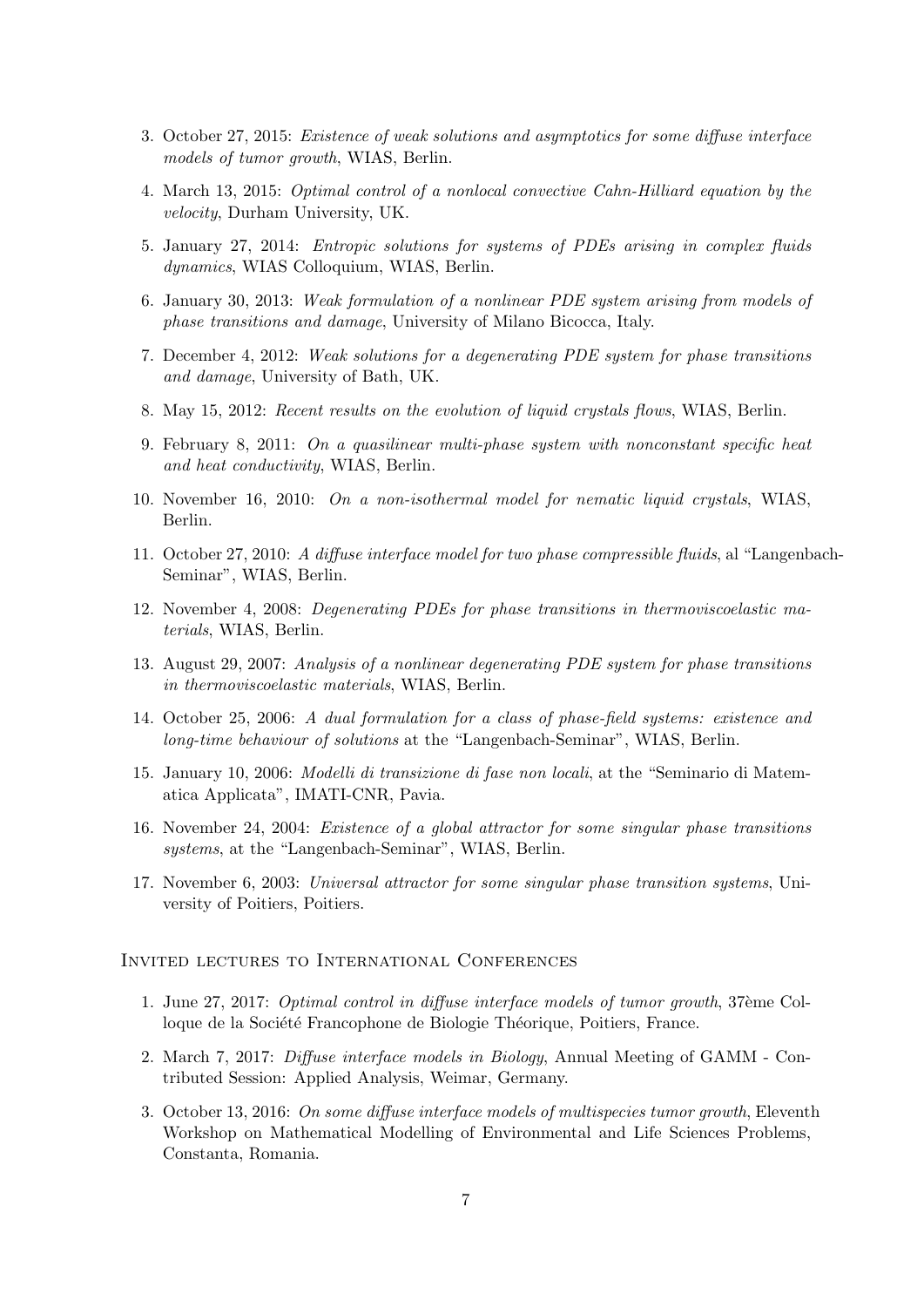- 4. September 14, 2016: Diffuse and sharp interfaces in Biology and Mechanics, SIMAI 2016, Milan Politecnico, Italy.
- 5. July 18, 2016: Diffuse interface models in Biology and Mechanics, 7th European Congress of Mathematics, Berlin, Germany.
- 6. September 22, 2015: On some diffuse interface models of tumour growth, Mini Symposium "Mathematics of fluid interfaces", DMV, Hamburg, Germany.
- 7. April 13, 2015: Choosing the velocity as control in a nonlocal convective Cahn-Hilliard equation, Workshop on Control Theory and related topics, Milan Politecnico, Italy.
- 8. September 9, 2014: "Entropic" solutions to a thermodynamically consistent PDE system for phase transitions and damage, at the STAMM 2014 Meeting, Poitiers, France.
- 9. February 26, 2014: Non-isothermal two phase flows of incompressible fluids, at the DFGCNRS Workshop Two-Phase Fluid Flows. Modeling, Analysis, and Computational Methods, Paris, France.
- 10. October 11, 2013: On a non-isothermal diffuse interface model for two phase flows of incompressible fluids, at the ERC-Workshop on Energy/Entropy-Driven Systems and Applications, Berlin, Germany.
- 11. August 27, 2013: A Nonlocal Model H with Nonconstant Mobility, at the Minisymposium MS13: Coupled Variants of the Cahn-Hilliard Equation of the Equadiff Conference, 2013, Prague, Czech Republic.
- 12. June 29, 2013: Solutions to a full model for thermoviscoelastic material, al Joint International Meeting of the American Mathematical Society and the Romanian Mathematical Society, Alba Iulia, Romania.
- 13. May 14, 2013: Optimal control of multifrequency induction hardening, at the IFIP TC 7.2 Workshop Electromagnetics "Modelling, Simulation, Control and Industrial Applications", WIAS, Berlin, Germany.
- 14. March 27, 2013: Existence and long-time dynamics of a nonlocal Cahn-Hilliard-Navier-Stokes system with nonconstant mobility at the Oberwolfach Workshop "Interfaces and Free Boundaries: Analysis, Control and Simulation", Oberwolfach, Germany.
- 15. September 10 , 2012: A degenerating PDE system for phase transitions and damage: global existence of weak solutions, at the Congress "Variational Models and Methods for Evolution", Levico, Trento, Italy.
- 16. July 1, 2012: Degenerating PDE system for phase transitions and damage, alla "9th AIMS Conference on Dynamical Systems, Differential Equations and Applications", Orlando, Florida, USA.
- 17. July 5, 2012: Evolution of non-isothermal nematic liquid crystals flows, alla "9th AIMS Conference on Dynamical Systems, Differential Equations and Applications", Orlando, Florida, USA.
- 18. June 15, 2012: Weak formulations of PDEs in thermomechanics, plenary speaker alla "12th International Conference on Free Boundary Problems Theory and Applications", Chiemsee, Germany.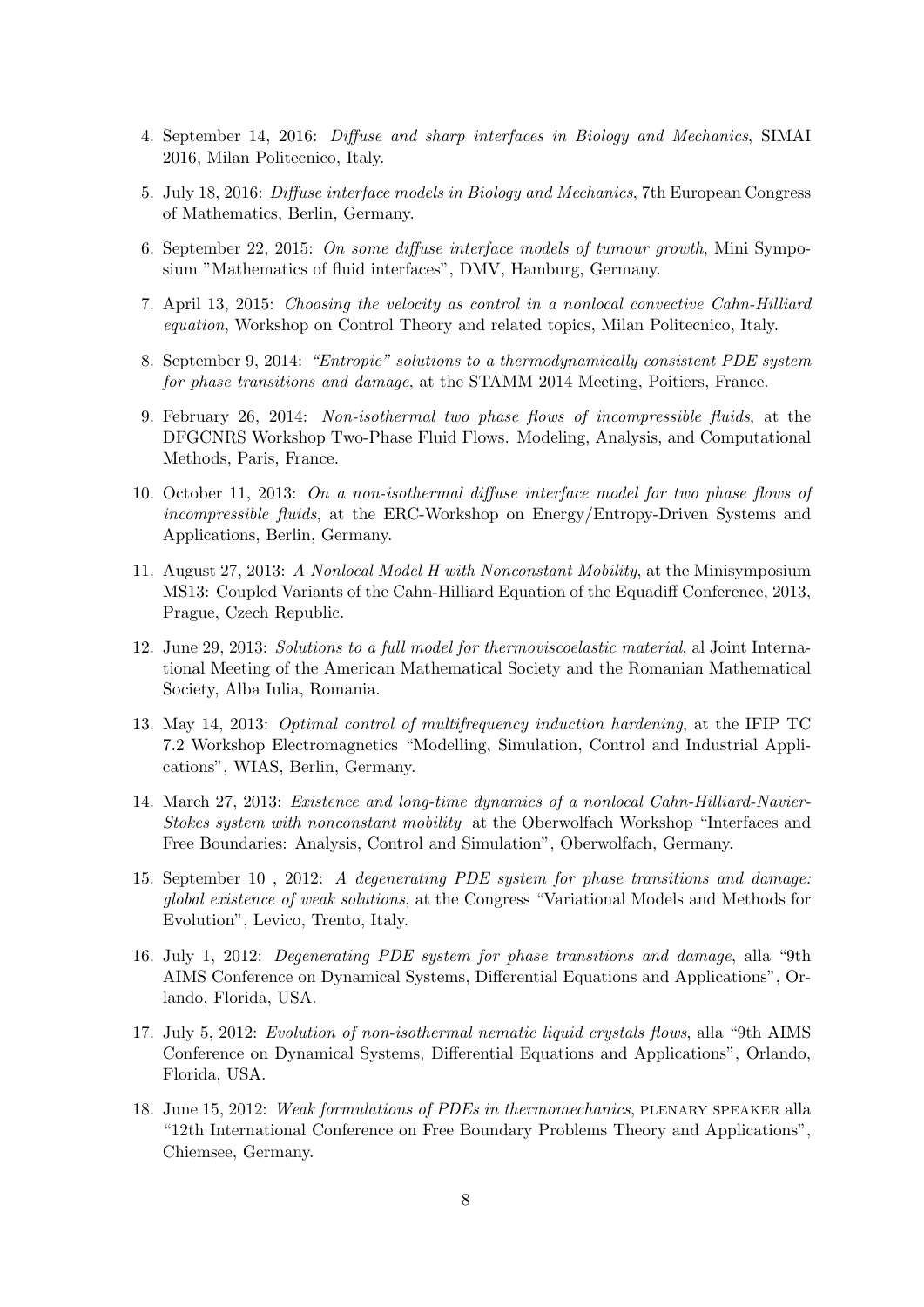- 19. April 19, 2012: Weak formulation of a degenerating PDE system for phase transitions and damage, at the Congress MathProSpeM2012, Rome, Italy.
- 20. September 14, 2011: Analysis of a non-isothermal model for nematic liquid crystals, at the 25th IFIP TC 7 Conference 2011 - System Modeling and Optimization, Berlin, Germany.
- 21. December 18, 2010: A non-isothermal model for nematic liquid crystals, at the "Workshop on the occasion of 5th anniversary of the foundation of Jindrich Necas Center for Mathematical Modeling", Prague, Czech Republic.
- 22. September 4, 2010: Degenerating PDE's for phase transitons in thermoviscoelastic materials, at the Congress "PDE's, semigroup theory and inverse problems", Bologna, Italy.
- 23. May 27, 2010: Liquid-solid phase transitions in a deformable container, at the "8th AIMS International Conference on Dyn. Systems, Diff. Equations and Applications", Dresden, Germany.
- 24. July 10, 2009: A model of phase-field for two-phase compressible fluids, at the Workshop "Mathematical Models and Analytical Problems for Special Materials", Brescia, Italy.
- 25. July 2, 2009: A bottle in a freezer, at the Congress "EEMMAS Evolution Equations and Mathematical Models in the Applied Sciences", Taranto., Italy.
- 26. October 24, 2008: Weak solutions to Frémond's full model of phase transitions, at the "International WORKSHOP Phase Transitions and Optimal Control", WIAS, Berlin, Germany.
- 27. May 19, 2008: Some results on phase change models with microscopic movements at "AIMS' Seventh International Conference on Dynamical Systems, Differential Equations, and Applications", Arlington, Texas, USA.
- 28. October 28, 2007: A nonlinear degenerating PDE system for phase transitions in thermoviscoelastic materials, at the International Conference on Free Boundary Problems. Nonlinear Phenomena with Energy Dissipation: Mathematical Analysis, Modelling and Simulation, Chiba, Japan.
- 29. November 1, 2007: A new dual approach for a class of phase transitions with memory, at the Workshop Fluid-Structure Interactions and Related Topics, at the Necas Center for Mathematical Modelling, Prague, Czech Republic.
- 30. September 18, 2006: Asymptotic analyses of singular phase-field models, at the Metting Evolution Equations: Direct and Inverse Problems, Bologna, Italy.
- 31. July 15, 2006: Long-time behaviour of solutions of a singular integro-differential phasefield system, at the meeting "Mathematical Models and Analytical Problems for Special Materials", in Salò, Italy.
- 32. June 25, 2006: Nonlocal phase field models, at "AIMS' Sixth International Conference on Dynamical Systems, Differential Equations, and Applications", in Poitiers, France.
- 33. June 24, 2004: Evolution equations arising from nonlocal phase separation models, at the meeting "Evolution equations: Inverse and Direct Problems" in Cortona, Italy.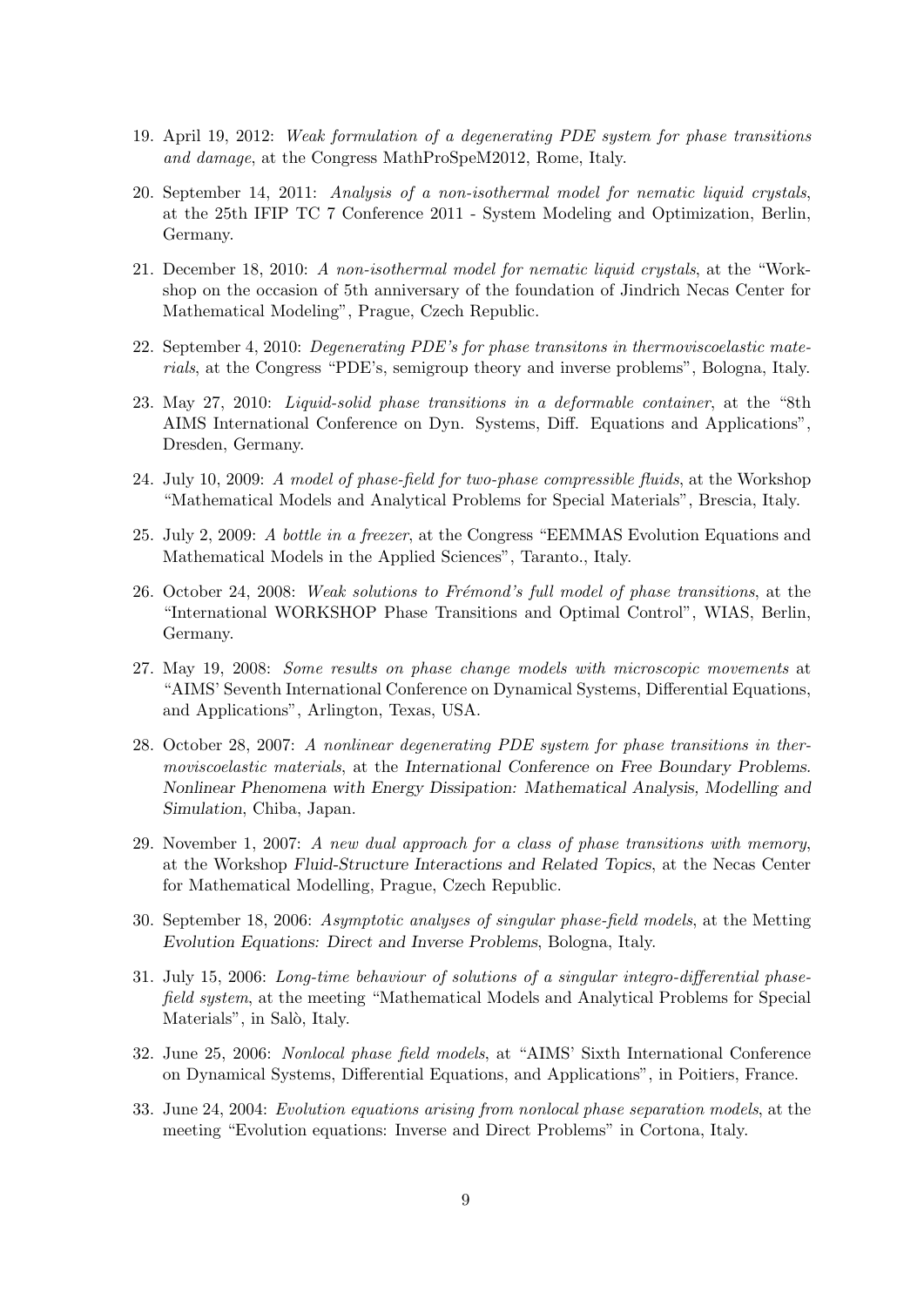- 34. November 30, 2005: Phase change with voids and bubbles, at the meeting "Dynamics of Phase Transitions", WIAS, Berlin, Germany.
- 35. June 17, 2004: Universal attractor for some phase transition systems of Penrose-Fife type, at the "AIMS' fifth international conference on dynamical systems and differential equations" at Pomona, California, USA.
- 36. June 28, 2001: Modello di campo di fase di Penrose-Fife conservativo con memoria, at the meeting "Modelli matematici e problemi analitici per materiali speciali", Cortona, Italy.

#### **PUBLICATIONS**

Co-author of 84 papers (6 as single author): 70 paper published (since 2000 up to now) in international peer-reviewed journals, 6 papers to appear in international peer-reviewed journals, 4 papers published in peer-reviewed conference proceedings or international volumes, 4 preprints. Co-editor of 5 International Volumes published on international journals.

Cited 425 times by 197 authors. Co-author of 33 researchers. H-index 18 according to Google Scholar.

Published papers on International Journals

- 1. E. Rocca: Asymptotic Analysis of a conserved Phase-Field Model with memory for vanishing time relaxation, Adv. Math. Sci. Appl., 10 (2000), 899–916.
- 2. E. Rocca: The Conserved Penrose-Fife Phase Field Model with Special Heat Flux Laws and Memory Effects, J. Integral Equations Appl., 14 (2002), 425–466.
- 3. G. Gilardi, E. Rocca: Su un modello conservativo di tipo Penrose-Fife con condizioni di Neumann, Istituto Lombardo (Rend. Sc.) A, 136-137 (2002–2003).
- 4. E. Rocca, G. Schimperna: The Conserved Penrose-Fife system with Fourier heat flux law, Nonlinear Anal., 53 (2003), 1089–1100.
- 5. E. Rocca, G. Schimperna: Singular Limits of a Conserved Penrose-Fife phase field Model with special Heat Flux laws and Memory effects, Asymptot. Anal., **36** (2003), 285–301.
- 6. E. Rocca: The Conserved Penrose-Fife System with Temperature-dependent Memory, J. Math. Anal. Appl., 287 (2003), 177–199.
- 7. E. Rocca: Existence and uniqueness for the parabolic conserved phase field model with memory, Commun. Appl. Anal., 8 (2004), 27–46.
- 8. P. Colli, G. Gilardi, E. Rocca, G. Schimperna: On a Penrose-Fife phase-field model with non-homogeneous Neumann boundary condition for the temperature, Differential Integral Equations, 17 (2004), 511–534.
- 9. E. Rocca, G. Schimperna: Universal attractor for some singular phase transition systems, Physica D, 192 (2004), 279–307.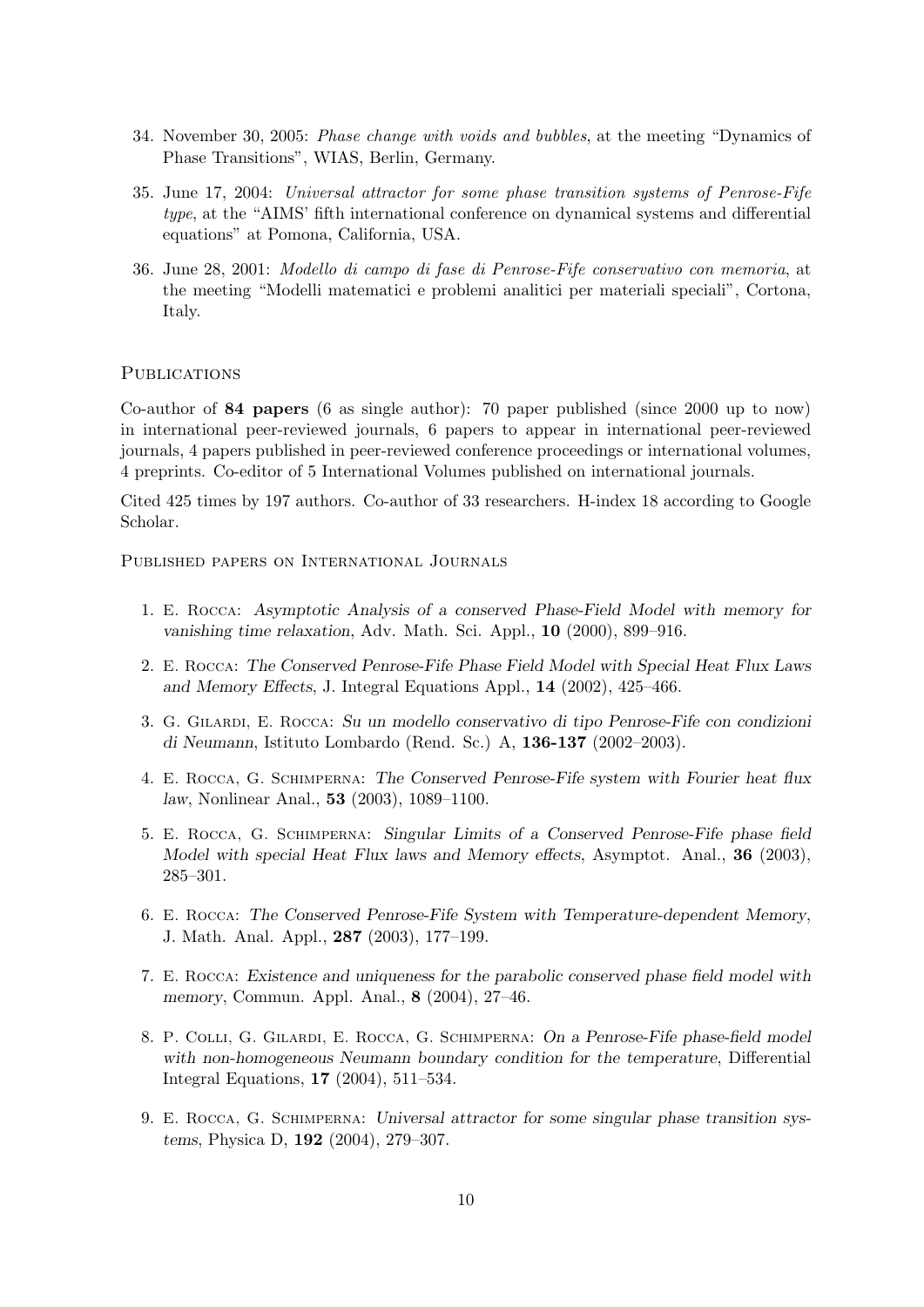- 10. E. Rocca, G. Schimperna: Universal attractor for a Penrose-Fife system with special heat flux law, Mediterr. J. Math., 1 (2004), 109–121.
- 11. E. Rocca: Well-posedness and regularity for a parabolic-hyperbolic Penrose-Fife phase field system, Appl. Math., 50 (2005), 415–450.
- 12. A. Lorenzi, E. Rocca, G. Schimperna: Direct and inverse problems for parabolic integro-differential systems of Caginalp type, Adv. Math. Sci. Appl., 15 (2005), 227– 263.
- 13. M. FRÉMOND, E. ROCCA: Well-posedness of a phase transition model with the possibility of voids, Math. Models Methods Appl. Sci., 16 (2006), 559–586.
- 14. E. Rocca, G. Schimperna: Global attractor for a parabolic-hyperbolic Penrose-Fife phase field system, Discrete Contin. Dyn. Syst., 15 (2006), 1192–1214.
- 15. P. COLLI, M. FRÉMOND, E. ROCCA, K. SHIRAKAWA: Attractors for the 3D Frémond model of shape memory alloys, Chin. Ann. Math. Ser. B, 27 (2006), 683–700.
- 16. G. Gilardi, E. Rocca: Convergence of phase field to phase relaxation governed by the entropy balance with memory, Math. Meth. Appl. Sci., 29 (2006), 2149–2179.
- 17. P. KREJČÍ, E. ROCCA, J. SPREKELS: Nonlocal temperature-dependent phase-field models for non-isothermal phase transitions, J. London Math. Soc., 76 (2007), 197–210.
- 18. E. BONETTI, E. ROCCA: Global existence and long-time behaviour for a singular integrodifferential phase-field system, Commun. Pure Appl. Anal., 6 (2007), 367–387.
- 19. A. Lorenzi, E. Rocca: Weak solutions for the fully hyperbolic phase-field system of conserved type, J. Evol. Equ., 7 (2007), 59–78.
- 20. P. KREJČÍ, E. ROCCA, J. SPREKELS: Nonlocal phase-field models for non-isothermal phase transitions with non-constant specific heat, Interfaces Free Bound., 9 (2007), 285–306.
- 21. G. Gilardi, E. Rocca: Well posedness and long time behaviour for a singular phase field system of conserved type, IMA J. Appl. Math., 72 (2007), 498–530.
- 22. E. BONETTI, M. FRÉMOND, E. ROCCA: A new dual approach for a class of phase transitions with memory: existence and long-time behaviour of solutions, J. Math. Pure Appl., 88 (2007), 455–481.
- 23. P. Colli, P. KREJČÍ, E. ROCCA, J. SPREKELS: Nonlinear evolution inclusions arising from phase change models, Czech. Math. J., 57 (2007), 1067–1098.
- 24. A. Lorenzi, E. Rocca: Identification of two memory kernels in a fully hyperbolic phasefield system, J. Inverse Ill-Posed Probl., 16 (2008), 147–174.
- 25. E. Rocca, R. Rossi: Analysis of a nonlinear degenerating PDE system for phase transitions in thermoviscoelastic materials, J. Differential Equations, 245 (2008), 332–3375.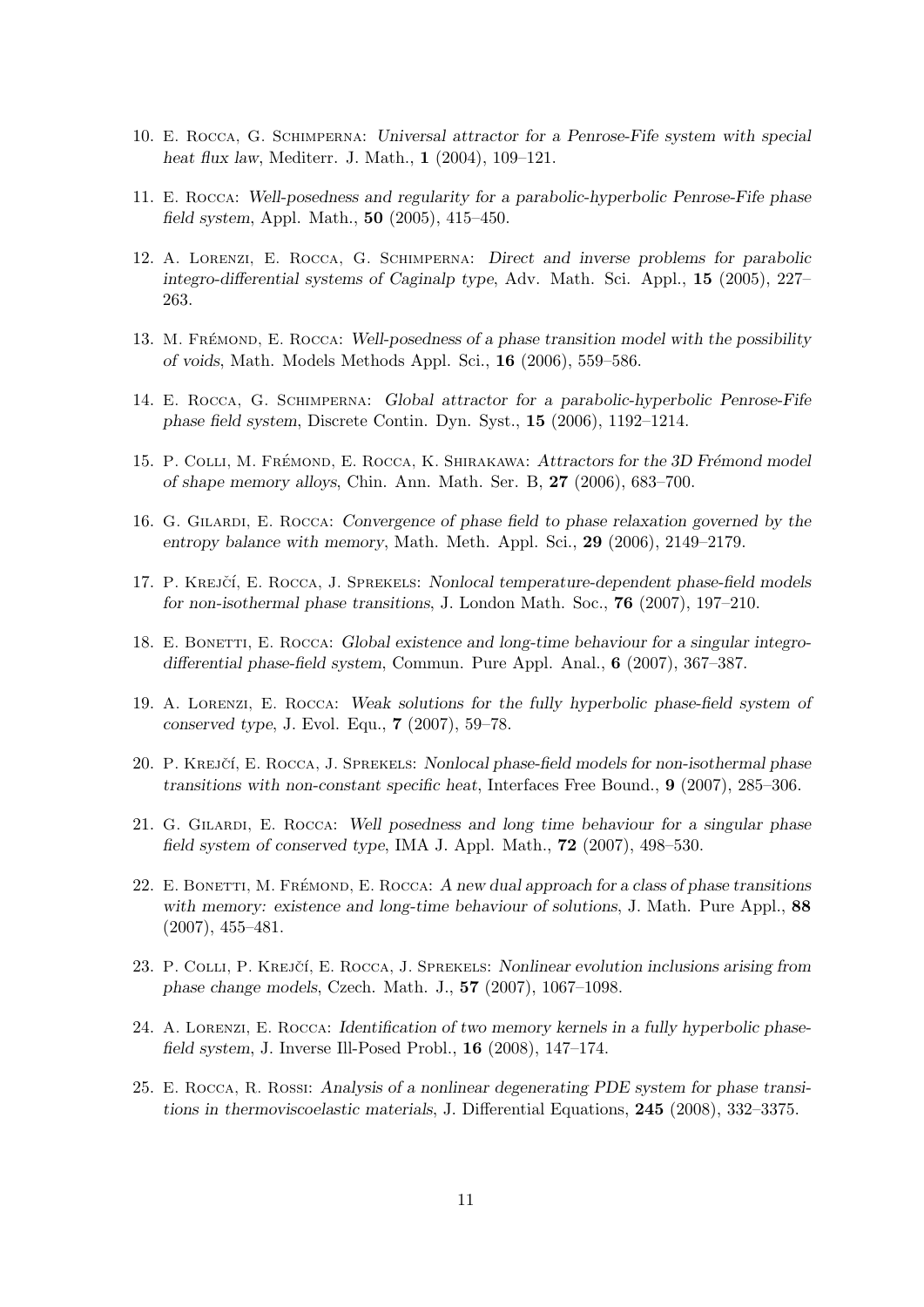- 26. E. Rocca, R. Rossi: Global existence of strong solutions to the one-dimensional full model for phase transitions in thermoviscoelastic materials, Appl. Math., 53 (2008), 485–520.
- 27. M. Fremond, E. Rocca: Solid liquid phase changes with different densities, Quart. Appl. Math., 66 (2008), 609-632.
- 28. E. FEIREISL, H. PETZELTOVÀ, E. ROCCA: Existence of solutions to some models of phase changes with microscopic movements, Math. Meth. Appl. Sci., 32 (2009), 1345–1369.
- 29. P. KREJČÍ, E. ROCCA, J. SPREKELS: A bottle in a freezer, SIAM J. Math. Anal., 41 (2009), 1851–1873.
- 30. E. FEIREISL, H. PETZELTOVÀ, E. ROCCA, G. SCHIMPERNA: Analysis of a phase-field model for two-phase compressible fluids, Math. Models Methods Appl. Sci., 20 (2010), 1129– 1160.
- 31. M. FRÉMOND, E. ROCCA: A model for shape memory alloys with the possibility of voids, Discrete Contin. Dyn. Syst., 27 (2010), 1633–1659.
- 32. P. KREJČÍ, E. ROCCA, J. SPREKELS : Phase separation in a gravity field, Discrete Contin. Dyn. Syst. Ser. S, 4 (2011), 391–407.
- 33. E. Feireisl, E. Rocca, G. Schimperna: On a non-isothermal model for nematic liquid crystals, Nonlinearity, 24 (2011), 243–257.
- 34. P. COLLI, P. KREJČÍ, E. ROCCA, J. SPREKELS: A nonlocal quasilinear multi-phase system with nonconstant specific heat and heat conductivity, J. Differential Equations, 251 (2011), 1354–1387.
- 35. D. HÖMBERG, E. ROCCA: A model for resistance welding including phase transitions and Joule heating, Math. Meth. Appl. Sci., 34 (2011), 2077–2088.
- 36. H. PETZELTOVÁ, E. ROCCA, G. SCHIMPERNA: On the long-time behavior of some mathematical models for nematic liquid crystals, Calc. Var. Partial Differential Equations, 46 (2013), 623–639.
- 37. E. FEIREISL, M. FRÉMOND, E. ROCCA, G. SCHIMPERNA: A new approach to non-isothermal models for nematic liquid crystals, Arch. Ration. Mech. Anal. , 205 (2012), 651–672.
- 38. C. CAVATERRA, E. ROCCA, On a 3D isothermal model for nematic liquid crystals accounting for stretching terms, Z. Angew. Math. Phys., 64 (2013), 69–82.
- 39. P. KREJČÍ, E. ROCCA: Well-posedness of an extended model for water-ice phase transitions, Discrete Contin. Dyn. Syst. Ser. S, 6 (2013), 439–460.
- 40. S. Frigeri, E. Rocca: Trajectory attractors for the Sun-Liu model for nematic liquid crystals in 3D, Nonlinearity, 26 (2013), 933–957.
- 41. C. Cavaterra, E. Rocca, H. Wu: Global weak solution and blow-up criterion of the general Ericksen-Leslie system for nematic liquid crystal flows, J. Differential Equations, 255 (2013), 24–57.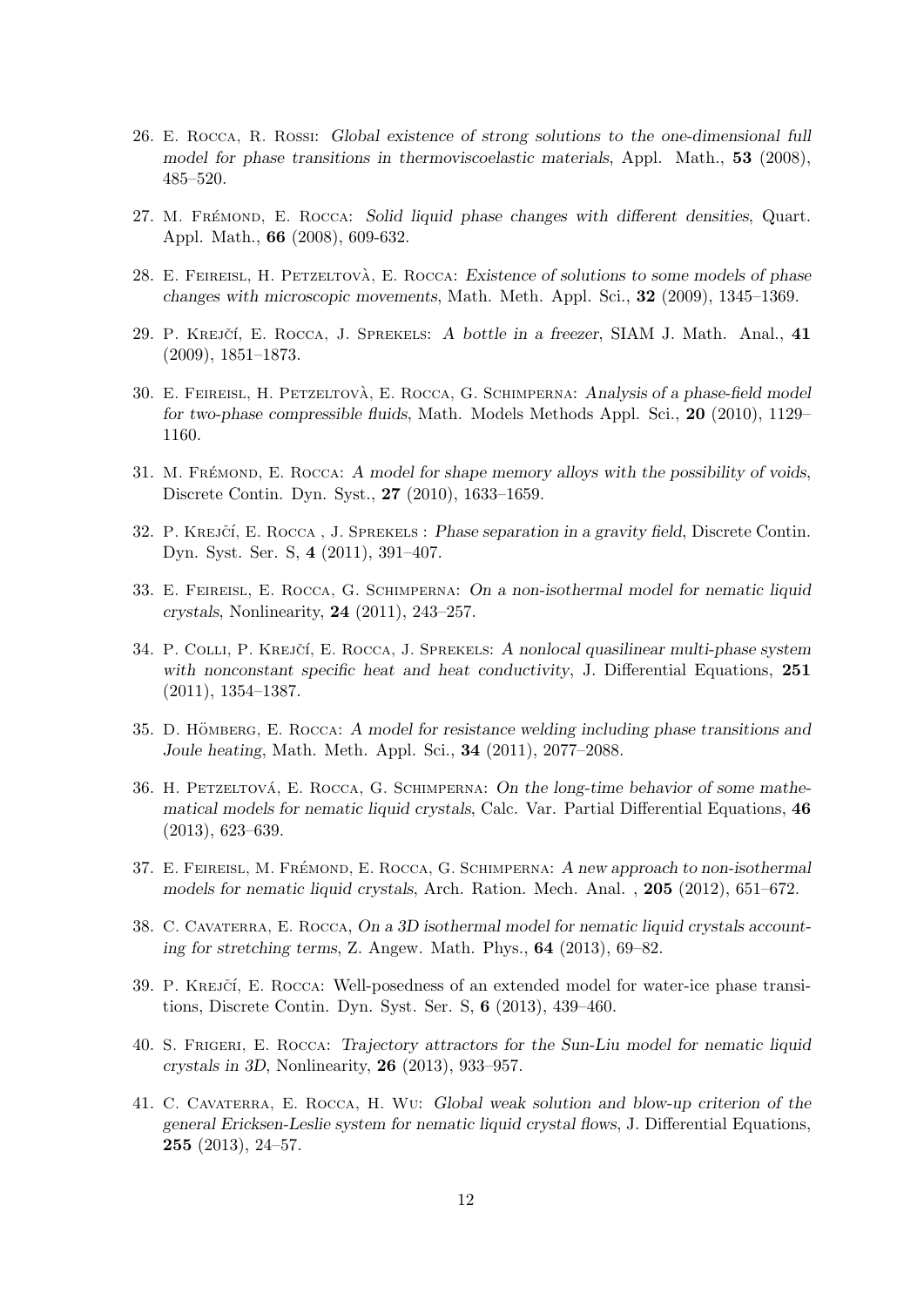- 42. E. Feireisl, E. Rocca, G. Schimperna, A. Zarnescu: Evolution of non-isothermal Landau-de Gennes nematic liquid crystals flows with singular potential, Comm. Math. Sci., 12 (2014), 317–343.
- 43. E. Rocca, R. Rossi: A degenerating PDE system for phase transitions and damage, Math. Models Methods Appl. Sci., 24 (2014), 1265–1341.
- 44. A. Miranville, E. Rocca, G. Schimperna, A. Segatti: The Penrose-Fife phase-field model with coupled dynamic boundary conditions, Discrete Contin. Dyn. Syst., 34 (2014), 4259–4290.
- 45. S. Melchionna, E. Rocca: On a nonlocal Cahn-Hilliard equation with a reaction term, Adv. Math. Sci. Appl., 24 (2014), 461–497.
- 46. D. HÖMBERG, T. PETZOLD, E. ROCCA: Analysis and simulation of multifrequency induction hardening, Nonlinear Anal.: Real World Appl., 22 (2015), 84-97.
- 47. M. Eleuteri, E. Rocca, G. Schimperna: On a non-isothermal diffuse interface model for two-phase flows of incompressible fluids, Discrete Contin. Dyn. Syst., 35 (2015), 2497–2522.
- 48. S. Frigeri, M. Grasselli, E. Rocca: On a diffuse interface model of tumor growth, European J. Appl. Math., 26 (2015), 215–243.
- 49. S. Frigeri, M. Grasselli, E. Rocca: A diffuse interface model for two-phase incompressible flows with nonlocal interactions and nonconstant mobility, Nonlinearity, 28 (2015), 1257–1293.
- 50. P. Colli, G. Gilardi, E. Rocca, J. Sprekels: Vanishing viscosities and error estimate for a Cahn–Hilliard type phase field system related to tumor growth, Nonlinear Anal.: Real World Appl., 26 (2015), 93–108.
- 51. E. Rocca, R. Rossi: "Entropic" solutions to a thermodynamically consistent PDE system for phase transitions and damage, SIAM J. Math. Anal., 47 (2015), 2519–2586.
- 52. E. Rocca, J. Sprekels: Optimal distributed control of a nonlocal convective Cahn-Hilliard equation by the velocity in 3D, SIAM J. Control Optim., 53 (2015), 1654–1680.
- 53. E. Feireisl, E. Rocca, G. Schimperna, A. Zarnescu: Nonisothermal nematic liquid crystal flows with the Ball-Majumdar free energy, Ann. Mat. Pura Appl., 194 (2015), 1269–1299.
- 54. C. Heinemann, E. Rocca: Damage processes in thermoviscoelastic materials with damagedependent thermal expansion coefficients, Math. Meth. Appl. Sci., 38 (2015), 4587– 4612.
- 55. P. Colli, G. Gilardi, G. Marinoschi, E. Rocca: Optimal control for a phase field system with a possibly singular potential, Math. Control Relat. Fields, 6 (2016), 95– 112.
- 56. S. Frigeri, E. Rocca, J. Sprekels: Optimal distributed control of a nonlocal Cahn-Hilliard/Navier-Stokes system in 2D, SIAM J. Control Optim., 54 (2016), 221–250.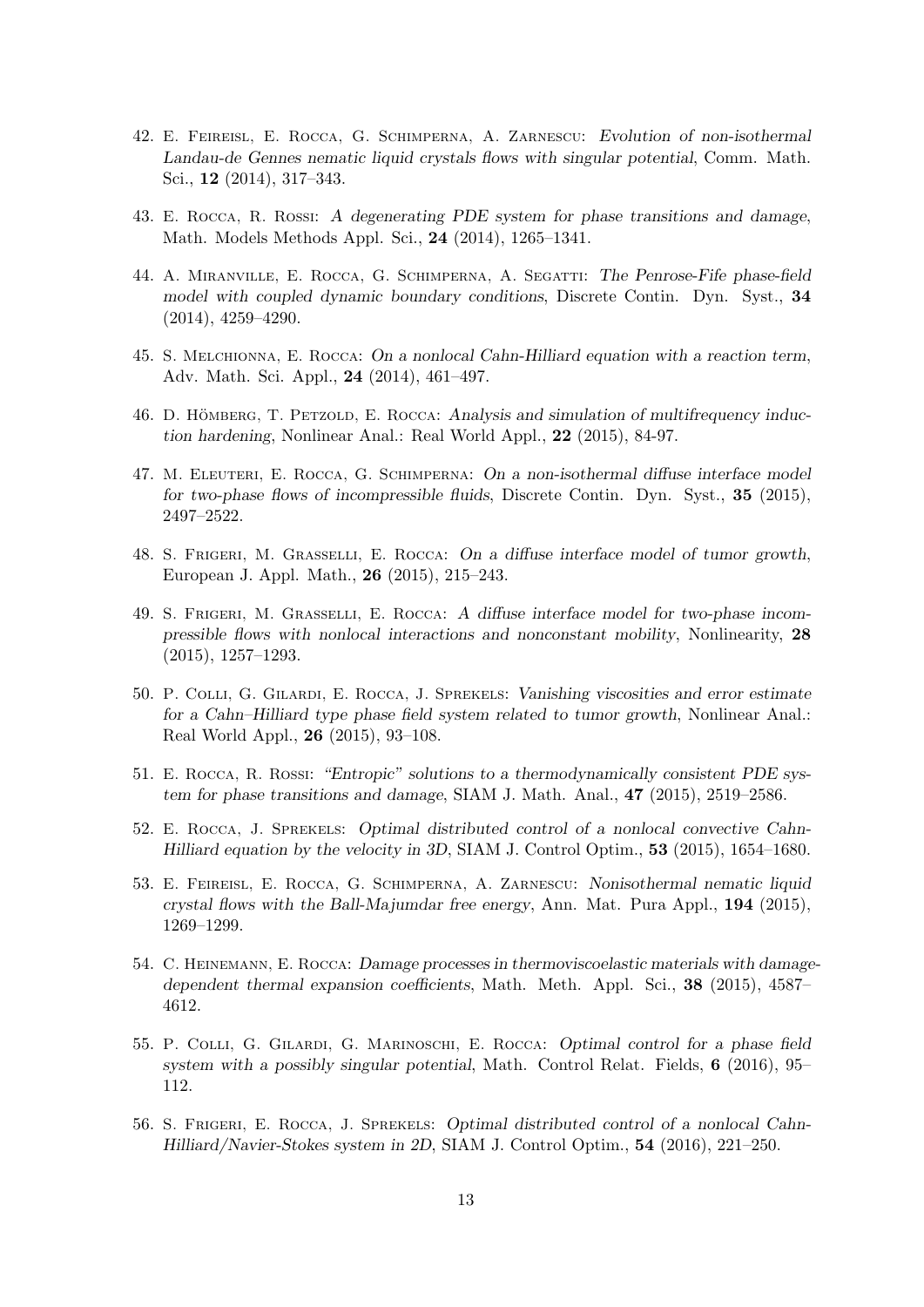- 57. P. Colli, G. Marinoschi, E. Rocca: Sharp interface control in a Penrose-Fife model, ESAIM: COCV, 22 (2016), 473–499.
- 58. C. Cavaterra, E. Rocca, H. Wu, X. Xu: Global strong solutions of the full Navier-Stokes and Q-tensor system for nematic liquid crystal flows in 2D: existence and longtime behavior, SIAM J. Math. Anal., 48 (2016), 1368–1399.
- 59. E. Bonetti, E. Rocca, R. Rossi, M. Thomas: A rate-independent gradient system in damage coupled with plasticity via structured strains, ESAIM: Proceedings and Surveys, 54 (2016), 54–69.
- 60. M. Dai, E. Feireisl, E. Rocca, G. Schimperna, M. Schonbek: On asymptotic isotropy for a hydrodynamic model of liquid crystals, Asymptot. Anal, 97 (2016), 189–210.
- 61. M. Eleuteri, E. Rocca, G. Schimperna: Existence of solutions to a two-dimensional model for nonisothermal two-phase flows of incompressible fluids, Ann. Inst. H. Poincaré Anal. Non Linéaire, **33** (2016), 1431–1454.
- 62. B. DETMANN, P. KREJČÍ, E. ROCCA: Solvability of an unsaturated porous media flow problem with thermomechanical interaction, SIAM J. Math. Anal., 48 (2016), 4175– 4201.
- 63. P. Colli, G. Gilardi, E. Rocca, J. Sprekels: Asymptotic analyses and error estimates for a CahnHilliard type phase field system modelling tumor growth, Discrete Contin. Dyn. Syst. Ser. S, 10 (2017), 37–54.
- 64. C. Cavaterra, E. Rocca, H. Wu: Optimal boundary control of a simplified Ericksen-Leslie system for nematic liquid crystal flows in 2D, Arch. Ration. Mech. Anal., 224 (2017), 1037–1086.
- 65. M. Dai, E. Feireisl, E. Rocca, G. Schimperna, M. Schonbek: Analysis of a diffuse interface model of multispecies tumor growth, Nonlinearity, 30 (2017), 1639.
- 66. C. Heinemann, C. Kraus, E. Rocca, R. Rossi, A temperature-dependent phase-field model for phase separation and damage, Arch. Ration. Mech. Anal., 225 (2017), 177–247.
- 67. E. Rocca, R. Scala, A rigorous sharp interface limit of a diffuse interface model related to tumor growth, J. Nonlinear Sci., 27 (2017), 847–872.
- 68. E. BONETTI, E. ROCCA, Unified gradient flow structure of phase field systems via a generalized principle of virtual powers, ESAIM: COCV 23 (2017), 1201–1216.
- 69. P. Colli, G. Gilardi, E. Rocca, J. Sprekels, Optimal distributed control of a diffuse interface model of tumor growth, Nonlinearity 30 (2017), 2518–2546.
- 70. V. Barbu, P. Colli, G. Gilardi, G. Marinoschi, E. Rocca, Sliding mode control for a nonlinear phase-field system, SIAM J. Control Optim., 55 (2017), 2108–2133.

Published papers in International Volumes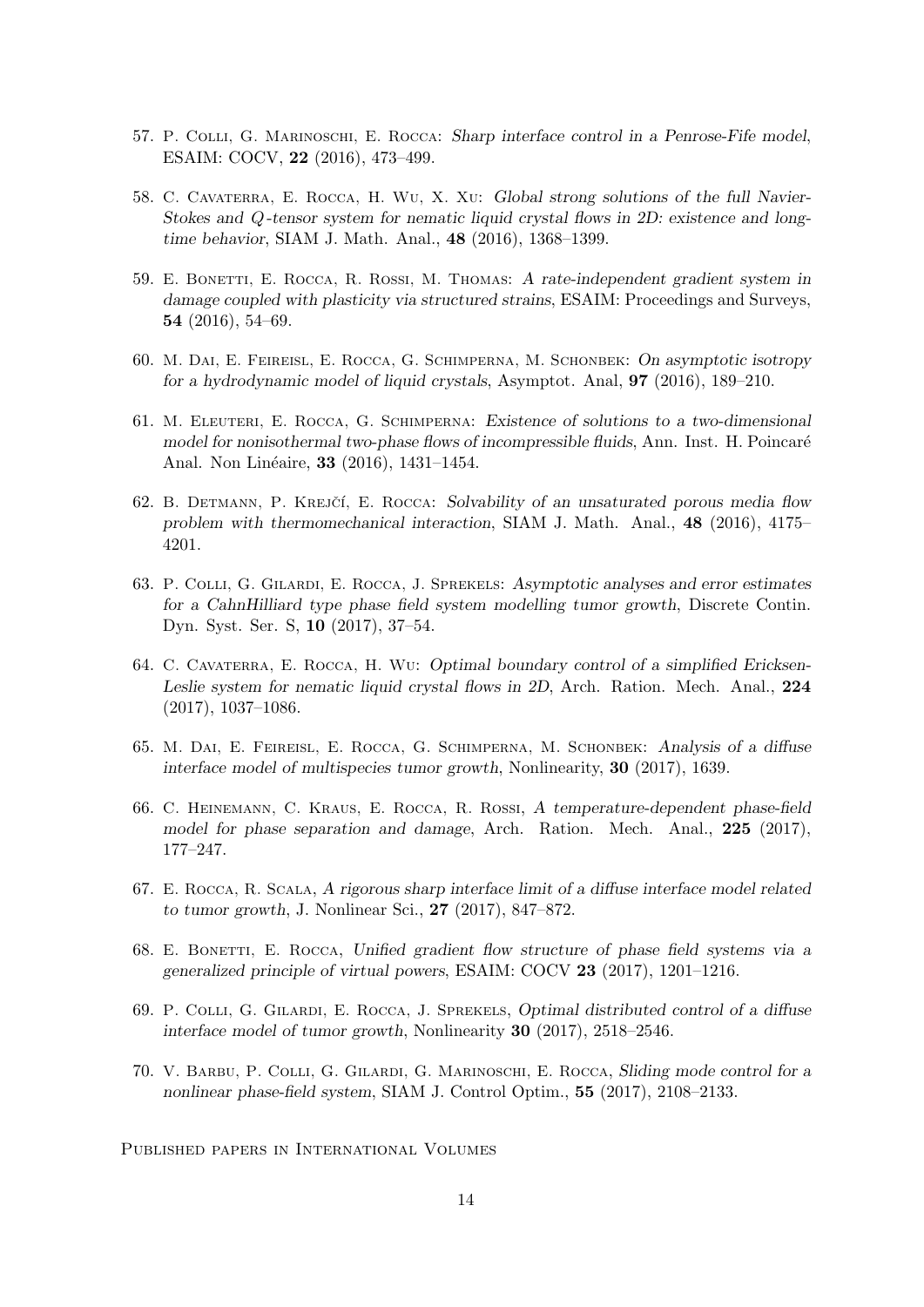- 1. E. Rocca: Some Remarks on the Conserved Penrose-Fife Phase Field Model with Memory Effects, in "Mathematical Models and Methods for Smart Materials", M. Fabrizio, B. Lazzari, and A. Morro (ed.), Ser. Adv Math. Appl. Sci., 62, World Scientific Publishing Co. (2002), 313–322.
- 2. A. Lorenzi, E. Rocca: Approximation of an inverse problem for a parabolic integrodifferential system of Caginalp type, in "Dissipative phase transitions" (ed. P. Colli, N. Kenmochi, J. Sprekels), Series on Advances in Mathematics for Applied Sciences, Vol. 71, World Sci. Publishing (2006), 151–176.
- 3. P. KREJČÍ, E. ROCCA, J. SPREKELS: Liquid-solid phase transitions in a deformable container, contribution to the book "Continuous Media with Microstructure" on the occasion of Krzysztof Wilmanski's 70th birthday, Springer (2010), 285–300.
- 4. D. HÖMBERG, T. PETZOLD, E. ROCCA: Multifrequency induction hardening: a challenge for industrial mathematics, in "The Impact of Applications on Mathematics", Mathematics for Industry 1, M. Wakayama et al. (eds.), Springer, Japan (2014).

Preprints and papers to appear in international journals

- 1. E. Bonetti, E. Rocca, R. Scala, G. Schimperna, On the strongly damped wave equation with constraint, preprint arXiv:1503.01911 (2015),  $1-21$ , Commun. Part. Diff. Eq., to appear (2017), DOI: 10.1080/03605302.2017.1345937.
- 2. B. ALBERS, P. KREJČÍ, E. ROCCA: Periodic waves in unsaturated porous media with hysteresis, preprint arXiv:1606.04665 (2016), 1-15, Proceedings of the 7th ECM, to appear.
- 3. H. Garcke, K.-F. Lam, E. Rocca: Optimal control of treatment time in a diffuse interface model of tumor growth, preprint arXiv:1608.00488 (2016), 1–39, Appl. Math. Optim., to appear (2017), DOI: 10.1007/s00245-017-9414-4.
- 4. S. Melchionna, E. Rocca: Varifold solutions of a sharp interface limit of a diffuse interface model for tumor growth, preprint arXiv:1610.04478 (2016), 1–21, Interfaces and Free Boundaries, to appear (2017).
- 5. E. Feireisl, E. Rocca, G. Schimperna, A. Zarnescu: On a hyperbolic system arising in liquid crystals modeling, preprint arXiv:1610.07828 (2016), 1–22.
- 6. S. Frigeri, K.-F. Lam, E. Rocca, On a diffuse interface model for tumour growth with non-local interactions and degenerate mobilities, preprint arXiv:1703.03553 (2017), 1– 28, "Solvability, Regularity, Optimal Control of Boundary Value Problems for PDEs", P. Colli, A. Favini, E. Rocca, G. Schimperna, J. Sprekels (ed.), Springer INdAM Series, Springer, Milan, 2017.
- 7. P. KREJČÍ, E. ROCCA, J. SPREKELS: Unsaturated deformable porous media flow with phase transition, preprint arXiv:1703.08021 (2017), 1–32.
- 8. M. FRÉMOND, M. MARINO, E. ROCCA: Collisions in shape memory alloys, preprint arXiv: 1705.11121 (2017), 1–28.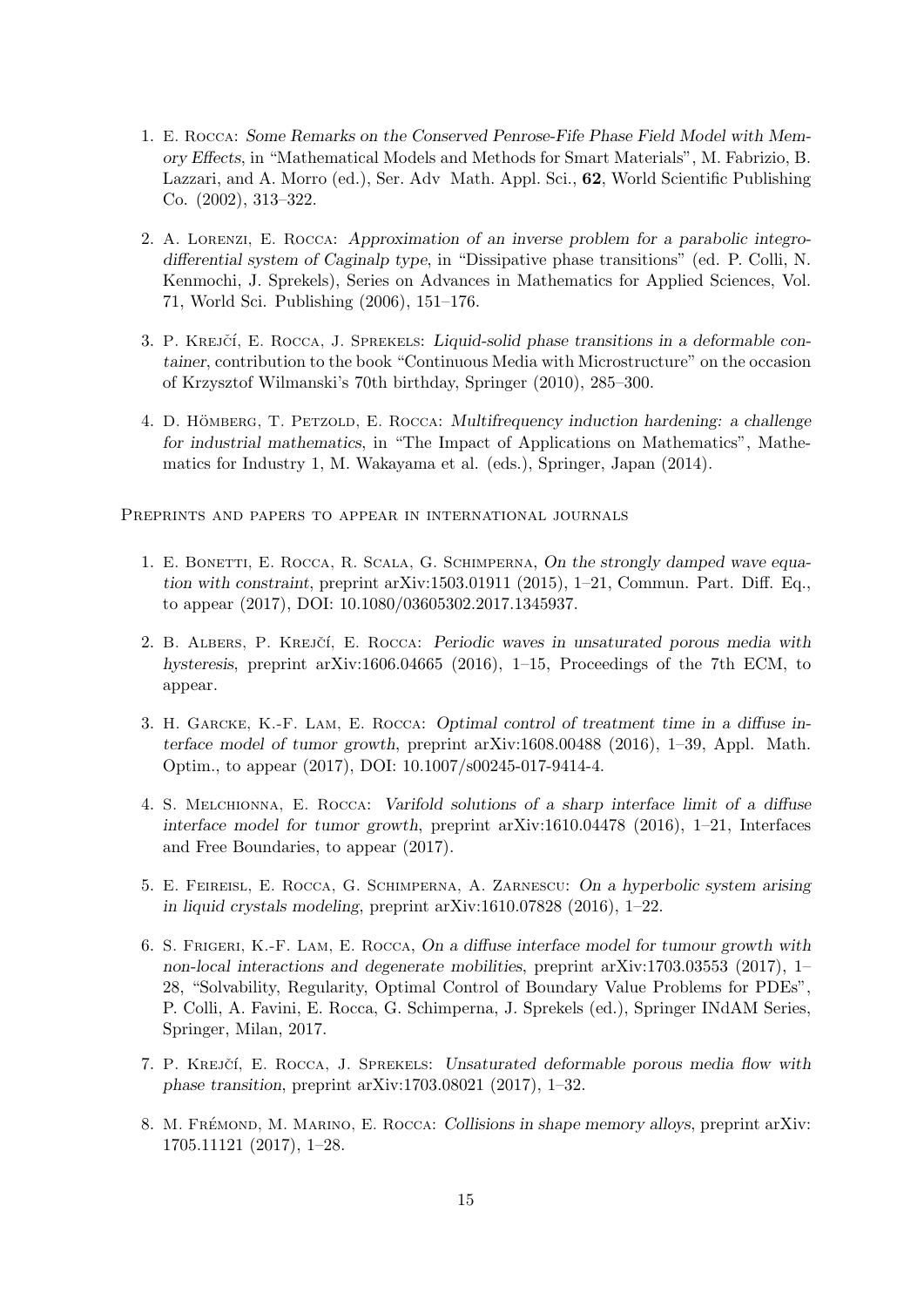- 9. P. Colli, G. Gilardi, G. Marinoschi, E. Rocca, Sliding mode control for phase field system related to tumor growth, preprint arXiv:1706.03564 (2017), 1–22.
- 10. P. Colli, G. Gilardi, G. Marinoschi, E. Rocca , Distributed optimal control problems for phase field systems with singular potential, Analele Stiintifice ale Universitatii Ovidius Constanta. Seria Matematica, to appear (2017).

Editor of the volumes:

- V1 "New trends in direct, inverse, and control problems for evolution equations", edited by P. Cannarsa, C. Cavaterra, A. Favini, A. Lorenzi, E. Rocca, Discrete Contin. Dyn. Syst. Ser. S, 4 (2011).
- $V2$  "Special issue dedicated to Michel Frémond on the occasion of his 70th birthday", edited by E. Bonetti, C. Cavaterra, E. Rocca, R. Rossi, Discrete Contin. Dyn. Syst. Ser. S, 6 (2013).
- V3 "Special issue on rate-independent evolutions and hysteresis modelling", edited by S. Bosia, M. Eleuteri, E. Rocca, and E. Valdinoci, Discrete Contin. Dyn. Syst. Ser. S, 8, (2015).
- V4 "Special issue dedicated to Jürgen Sprekels on the occasion of his 65th birthday", edited by P. Colli, G. Gilardi, D. Hömberg, P. Krejčí and Elisabetta Rocca, Discrete Contin. Dyn. Syst., 35 (2015).
- V5 "PDE 2015: Theory and applications of partial differential equations", edited by Hans-Christoph Kaiser, Dorothee Knees, Alexander Mielke, Joachim Rehberg, Elisabetta Rocca, Marita Thomas and Enrico Valdinoci, Discrete Contin. Dyn. Syst. Ser. S, 10, No. 4 (2017).

#### PHD THESIS:

- D. E. Rocca: Some phase transition models of Penrose-Fife type, PhD-Thesis, Università degli Studi di Pavia, 2003. Summary published in
	- D1 E. Rocca, Penrose-Fife type phase transition models, Bollettino della Unione Matematica Italiana, 8A, 625–628.

#### OTHER PUBLICATIONS

N. E. Rocca: "Entropic" solutions for two-phase fluids flows, phase transitions, and damage, ISIMM – The International Society for the Interaction of Mechanics and Mathematics – FORUM, March 2015.

# GRADUATE TEACHING

1. 2016-2017: Responsible of the course: Advanced Mathematical Methods for Engineering, Advanced Course in English for the CdL in Electronical Engineering, University of Pavia.